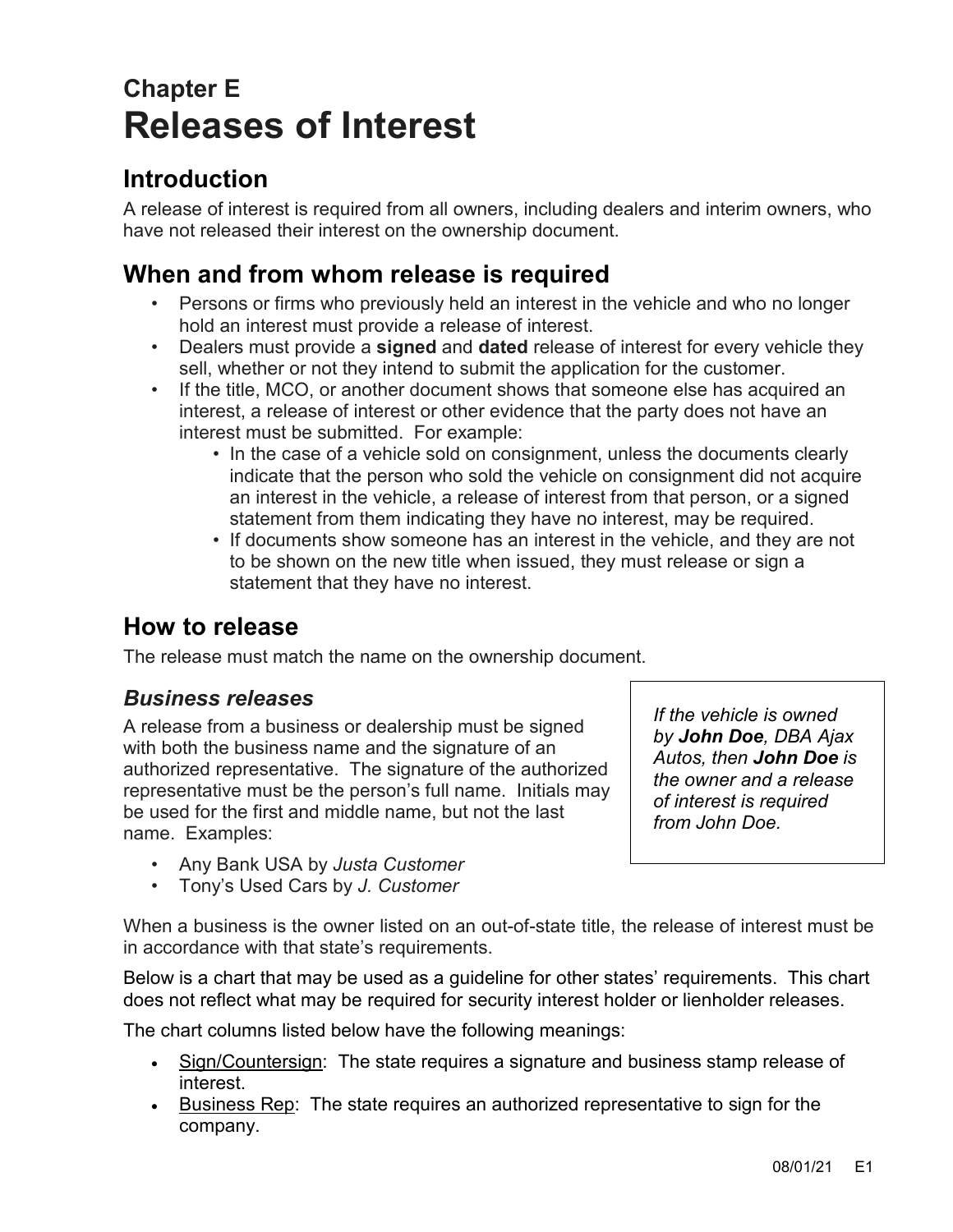#### DMV TITLE AND REGISTRATION HANDBOOK *Chapter E: Releases of Interest*

If both columns are checked, the state does not distinguish between the two and will accept either form of release.

| <b>State</b>            | <b>Business Release Data</b> |                     |
|-------------------------|------------------------------|---------------------|
|                         | Sign/Countersign             | <b>Business Rep</b> |
| Alabama                 |                              | Χ                   |
| Alaska                  | X                            | X                   |
| Arizona                 |                              | X                   |
| Arkansas                | Χ                            |                     |
| California              | χ                            |                     |
| Colorado                | X                            | X                   |
| Connecticut             |                              | Χ                   |
| Delaware                |                              | χ                   |
| District of Col.        |                              | X                   |
| Florida                 |                              | X                   |
| Georgia                 | χ                            |                     |
| Hawaii                  |                              | χ                   |
| Idaho                   |                              | Χ                   |
| Illinois                | Χ                            |                     |
| Indiana                 |                              | X                   |
| lowa                    |                              | X                   |
| Kansas                  | X                            | χ                   |
| Kentucky                |                              | Χ                   |
| Louisiana               | X                            | X                   |
| Maine                   |                              | Χ                   |
| Maryland                |                              | χ                   |
| Massachusetts           |                              | Χ                   |
| Michigan                |                              | X                   |
| Minnesota               |                              | χ                   |
| Mississippi             | X                            |                     |
| Missouri                |                              | χ                   |
| Montana                 |                              | X                   |
| Nebraska                | Χ                            |                     |
| Nevada                  | χ                            |                     |
| <b>New</b><br>Hampshire | χ                            |                     |
| New Jersey*             | X                            | χ                   |
| New Mexico              |                              | X                   |
| New York                |                              | X                   |
| North Carolina          | χ                            |                     |
| North Dakota            | χ                            |                     |
| Ohio                    | χ                            |                     |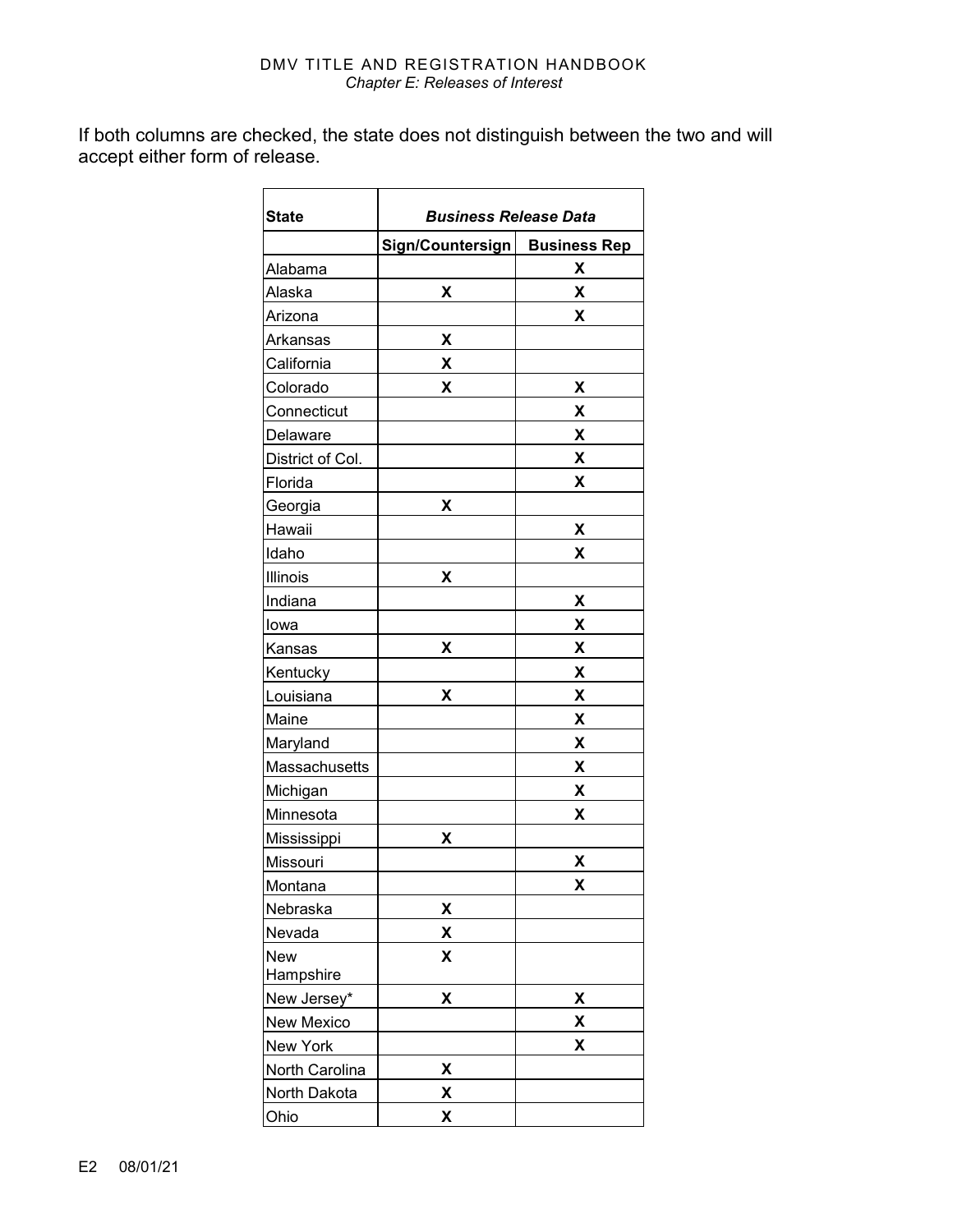| <b>State</b>   | <b>Business Release Data</b> |                     |  |
|----------------|------------------------------|---------------------|--|
|                | Sign/Countersign             | <b>Business Rep</b> |  |
| Oklahoma       |                              | x                   |  |
| Rhode Island   |                              | X                   |  |
| South Carolina | X                            |                     |  |
| Pennsylvania   |                              | x                   |  |
| South Dakota   |                              | X                   |  |
| Tennessee      | X                            |                     |  |
| Texas          |                              | X                   |  |
| Utah           |                              | X                   |  |
| Vermont        |                              | X                   |  |
| Virginia       | X                            |                     |  |
| Washington     | x                            |                     |  |
| West Virginia  |                              | x                   |  |
| Wisconsin      |                              | X                   |  |
| Wyoming        | X                            |                     |  |

#### DMV TITLE AND REGISTRATION HANDBOOK *Chapter E: Releases of Interest*

### *Doing business as (DBA) releases*

When the ownership document lists the owner as an individual or company doing business as (DBA) another name, DMV requires a release of interest from the **primary** individual or company. DMV will not accept a release from the DBA name only, unless the ownership document **only** lists a DBA name.

## *Formerly known as (FKA) releases*

If a company has changed its name from the name listed on the ownership document or a

bank is acquired by another bank, the release must indicate that the company releasing was formerly known as the name on the document. This is done by signing "[New Company Name], formerly known as [Old Company Name], by: [authorized signature]." If DMV does not receive this type of release, or a statement that the two

*ACE BANKING formerly known as Sam's Bank, by John Doe.*

companies are one and the same, DMV will question whether the release is from the company named on the ownership document.

### *Forms of releases*

Releases of interest may be in various forms. In lieu of a release, DMV will accept other evidence that a person no longer has an interest, including a document such as a court order, repossession paper, etc.

Most releases will be in the form of a document signed by the person whose interest is being released. The release may be on spaces provided on the certificate of title or MCO.

A separate release form, such as a bill of sale, may also be used. Any separate document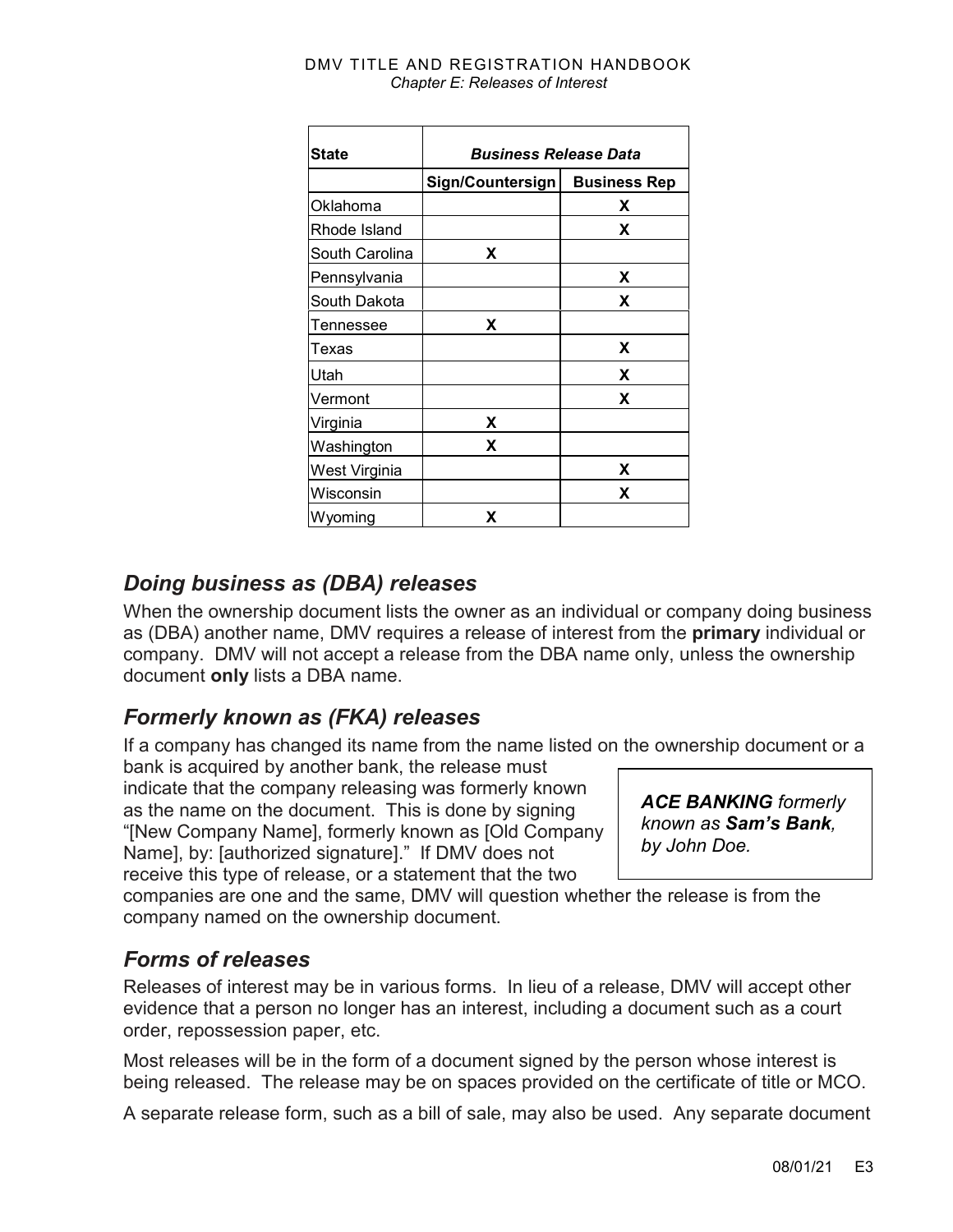must contain:

- A vehicle description which contains at least the plate number, vehicle identification number or title number,
- All proper signatures and an indication that the seller releases all interest in the vehicle,
- The date of sale, and
- The release should also include to whom the vehicle was sold, but it is acceptable without that information.

DMV requires the original release to accompany a transaction. Photocopies or faxes of a bill of sale are acceptable only if the document is a copy and the signature is an original. Carbon copies are only acceptable if the document is a Secure Odometer Disclosure or a Secure Power of Attorney. Purchase orders are not an acceptable release.

### *Bill of Sale, [Form 501](https://www.odot.state.or.us/forms/dmv/501fill.pdf)*

A Bill of Sale (BOS) is a document signed by an individual or business releasing all interest in a particular vehicle. A BOS releasing all interest for a business must be signed and countersigned including the title of the person signing.

The BOS can be written on any form as long as it includes the information required on a release.

#### *Bill of sale for a deceased person*

A bill of sale is valid after the death of the individual who released their interest if the individual signed and dated it before the death occurred. If there is no date on the bill of sale, DMV will assume that it was signed before the person died. (For more information on transferring title with a deceased owner, see [Chapter G.](https://www.oregon.gov/ODOT/DMV/docs/VTRH/Chapter_G.pdf))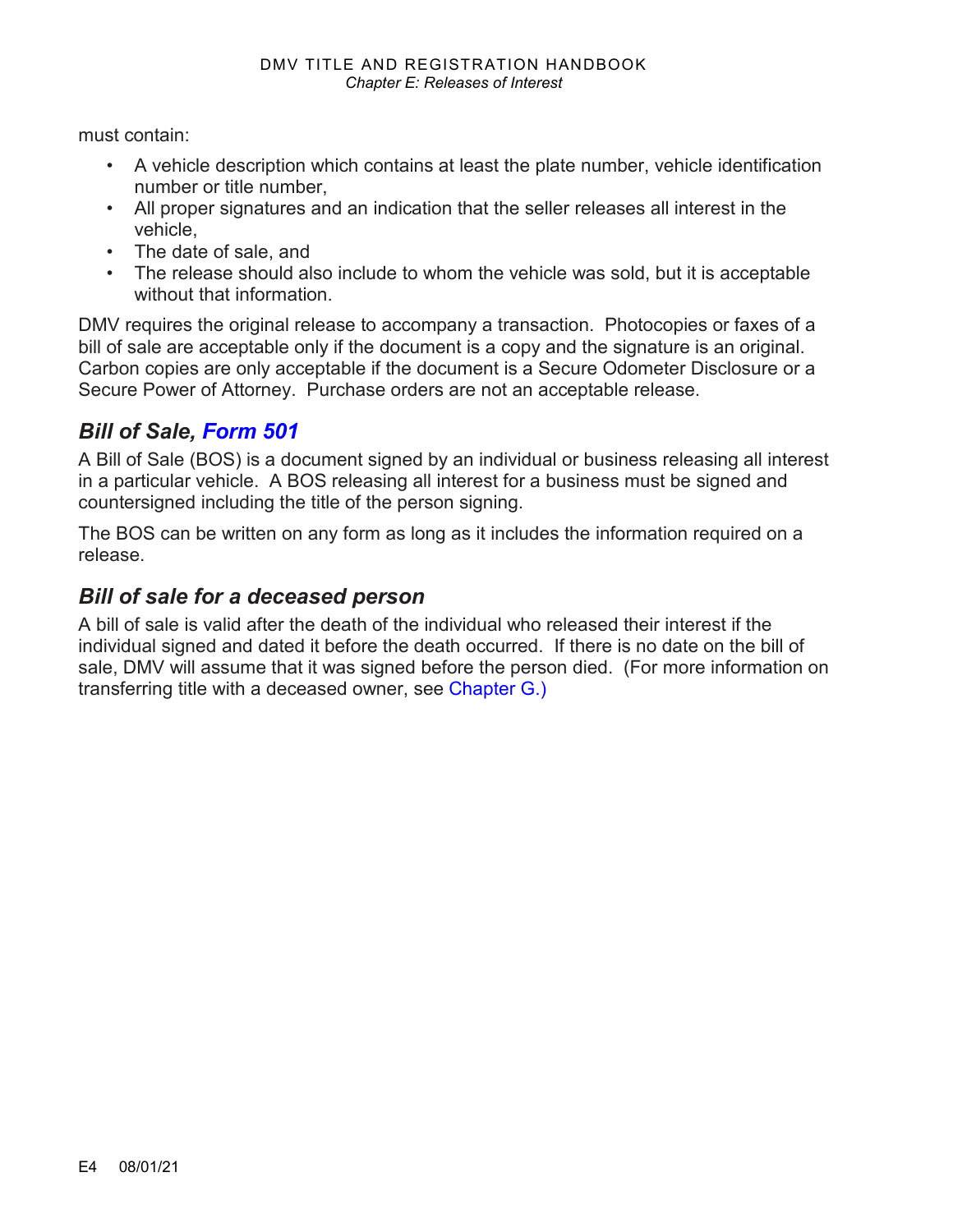#### DMV TITLE AND REGISTRATION HANDBOOK *Chapter E: Releases of Interest*

#### **Example of VEHICLE BILL OF SALE, [FORM 501](https://www.odot.state.or.us/forms/dmv/501fill.pdf)**

*Actual size 8½" x 5½"*

| <b>DMV</b><br>DER ATTACKT OF TEARER COATES<br>DESPER AND MOTOR VEHICLE BETWEEN<br><b>BOB LANG AVE NE. BALEM CITECOM RTES</b> |             | <b>VEHICLE BILL OF SALE</b>                                                                                                                                   | <b>Clear Form</b>      |
|------------------------------------------------------------------------------------------------------------------------------|-------------|---------------------------------------------------------------------------------------------------------------------------------------------------------------|------------------------|
|                                                                                                                              |             | <b>VEHICLE DESCRIPTION</b>                                                                                                                                    |                        |
| <b>PLATE NUMBER</b><br>YEAR                                                                                                  | <b>MAKE</b> | <b>VEHICLE IDENTIFICATION NUMBER</b>                                                                                                                          | <b>TITLE NUMBER</b>    |
|                                                                                                                              |             | I transfer all rights, title and interest in the above-described vehicle to:                                                                                  |                        |
| PRINTED NAME OF BUYER (LAST, FIRST, MIDDLE)                                                                                  |             |                                                                                                                                                               | DATE OF BURGHASE       |
| <b>BUYER'S ADDRESS</b><br><b>PRINTED NAME OF SELLER (BUSINESS NAME IF SELLER IS A BUSINESS)</b>                              |             |                                                                                                                                                               |                        |
|                                                                                                                              |             |                                                                                                                                                               |                        |
| SIGNATURE OF SELLER (AUTHORIZED REPRESENTATIVE OF BUSINESS)<br>х                                                             |             |                                                                                                                                                               | DATE OF RELEASE        |
| <b>Q:RNISIONAME OF SETTED</b>                                                                                                |             |                                                                                                                                                               |                        |
| <b>SIGNATURE OF SELLER</b><br>Χ                                                                                              |             |                                                                                                                                                               | <b>DATE OF RELEASE</b> |
| SELLER'S ADDRESS                                                                                                             |             |                                                                                                                                                               |                        |
| $\bullet$ SELLER $\bullet$<br>You must provide notification to DMV of the sale<br>within 10 days of the sale. (ORS 803.112)  |             | $\bullet$ BUYER $\bullet$<br>If you do not apply for a title within 30 days from the<br>date of purchase, you may be subject to a late title<br>transfer fee. |                        |
| 735-501 (6-21)                                                                                                               |             |                                                                                                                                                               | <b>STK# 300159</b>     |

#### *Leased vehicles*

When transferring title, any owner, lessor, or security interest holder shown on the Oregon title must release interest.

Exception: A release of interest from the lessee shown on the Oregon title is not required when DMV has a release of interest from the lessor.

A lease termination statement is not required to release interest of the lessee unless there is no release of the lessor. DMV will accept a written statement from the lessor on the lessor's letterhead paper stating that the lease has been terminated, but it is not required.

The lease termination statement must clearly identify the vehicle and include at least one of the following: plate number, vehicle identification number or title number, and must identify the lessee with whom the lease was terminated.

When a lease is terminated, the lessor is required by federal law to be the one who discloses the odometer. The lessor is also required to notify the lessee that the lessee must provide the lessor with an odometer disclosure for DMV. When the lessor is the seller of the vehicle, they must make the disclosure. If the lessor never takes possession of the vehicle before ownership has transferred, they may rely upon the disclosure given by the lessee.

When the lessee is the seller of the vehicle (such as when the lessor releases interest, or in the case of a lease purchase), the lessee is responsible for making the odometer disclosure.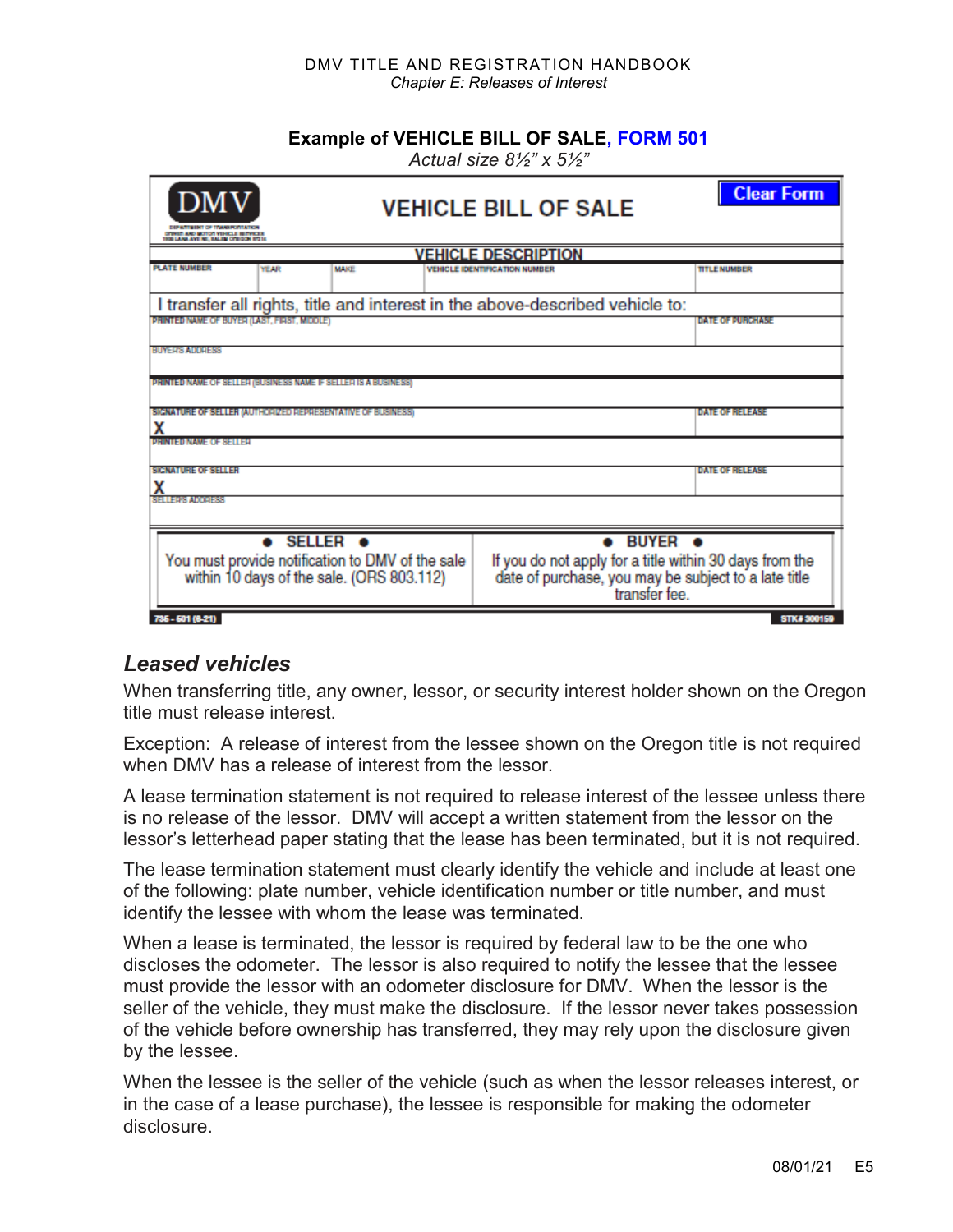For example:

- For new vehicles, the lessor needs to sign as buyer, since they are the actual buyer of the vehicle. A lessee can sign for a lessor by Power of Attorney (POA). For more information on POA see [Chapter H,](https://www.oregon.gov/odot/DMV/docs/Chapter_H.pdf) Odometer Disclosure Requirements.
- If both the lessee and lessor are changing, DMV will accept the disclosure from either the lessee or lessor.

# **Statement of Lien Satisfaction, [Form 524](https://www.odot.state.or.us/forms/dmv/524fill.pdf)**

A security interest holder may use a Statement of Lien Satisfaction, [Form 524](https://www.odot.state.or.us/forms/dmv/524fill.pdf)*,* to release interest in a vehicle when they cannot release directly on the title.

A business must sign the business name and the signature of an authorized representative on the Form 524*.* If the security interest holder is a financial institution, the signature must include their unique line stamp if available, or be on official letterhead.

See example in box at right:

Along with the proper signatures, the Statement of Lien Satisfaction must clearly identify the vehicle, including at

least one of the following: plate number, title number or vehicle identification number. Type or print the name of the **registered** owner(s) to whom the loan was made.

The lien release may be on a bank form if it includes the required signatures, vehicle identifiers and owners names. An example of Form 524 is on the following page.

*Wells Fargo Bank, by John Doe.*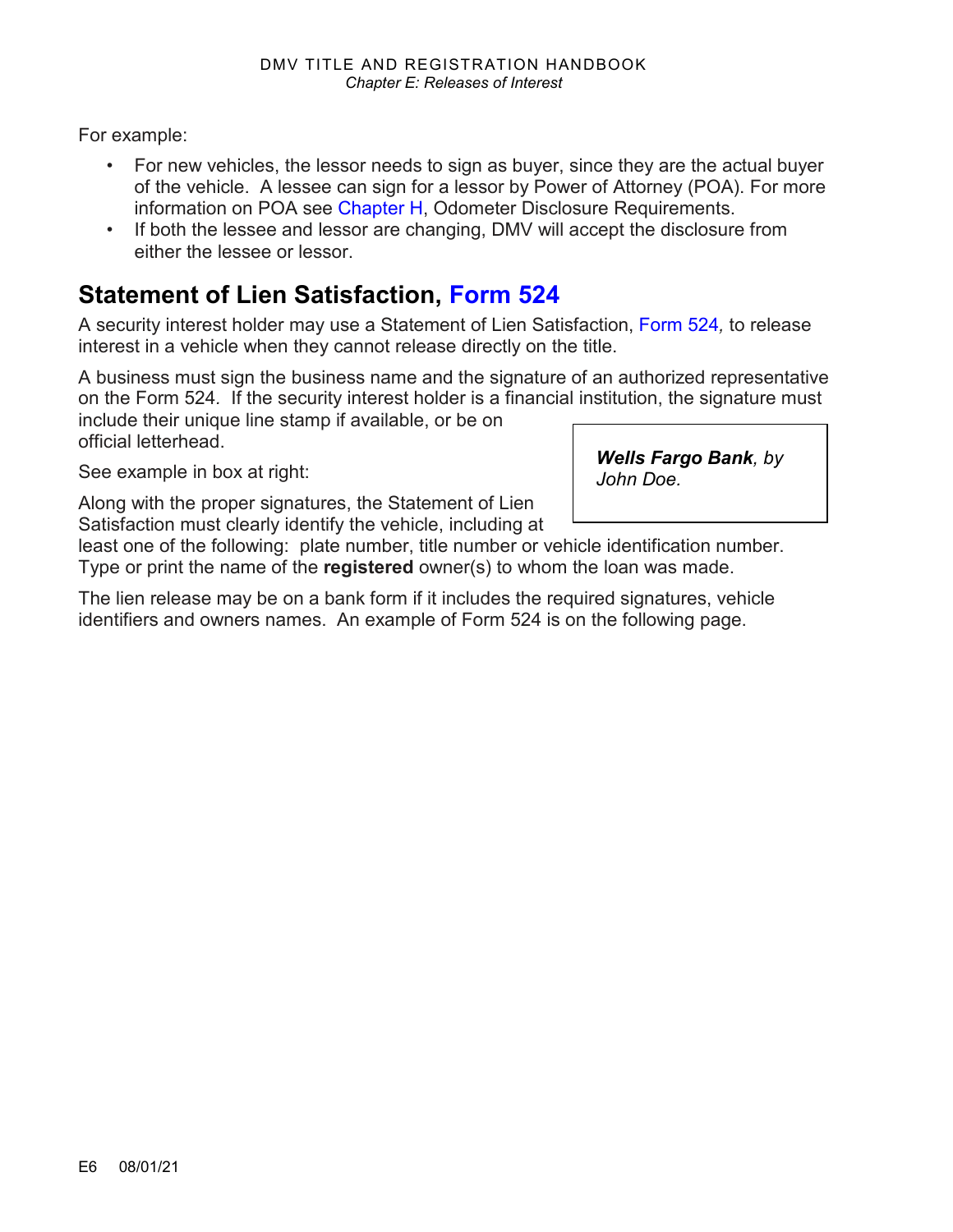**Example of STATEMENT OF LIEN SATISFACTION, [FORM 524](https://www.odot.state.or.us/forms/dmv/524fill.pdf)**

*Actual size 8½" x 5½"*

| <b>STATEMENT OF LIEN SATISFACTION</b><br>DRIVER AND MOTOR VEHICLE SERVICES<br>1906 LANA AVE NE, SALEM OREGON 97954                                                                                           |             |                                      |                     |                                   |
|--------------------------------------------------------------------------------------------------------------------------------------------------------------------------------------------------------------|-------------|--------------------------------------|---------------------|-----------------------------------|
| THIS FORM IS TO BE COMPLETED BY THE SECURITY INTEREST HOLDER (LIENHOLDER) WHEN THEIR<br>INTEREST IN THIS VEHICLE HAS BEEN SATISFIED.                                                                         |             |                                      |                     |                                   |
| OREGON PLATE NUMBER                                                                                                                                                                                          |             | <b>VEHICLE IDENTIFICATION NUMBER</b> |                     |                                   |
| <b>YEAR</b>                                                                                                                                                                                                  | <b>MAKE</b> | <b>BODY STYLE</b>                    | <b>TITLE NUMBER</b> |                                   |
| TYPE OR PRINT NAME OF REGISTERED OWNER(S) TO WHOM LOAN WAS MADE                                                                                                                                              |             |                                      |                     |                                   |
|                                                                                                                                                                                                              |             |                                      |                     |                                   |
|                                                                                                                                                                                                              |             |                                      |                     |                                   |
| TYPE, PRINT OR STAMP NAME OF SECURITY INTEREST HOLDER WHO IS RELEASING ALL INTEREST IN THE VEHICLE DESCRIBED ABOVE.<br>(Financial Institutions - Use unique line stamp when applying for replacement title.) |             |                                      |                     |                                   |
| AUTHORIZED SIGNATURE RELEASING INTEREST<br>735-524 (11-12)                                                                                                                                                   |             |                                      |                     | <b>DATE SIGNED</b><br>STK# 300168 |

### **Statement of Error or Erasure of a Name**, [Form 502](https://www.odot.state.or.us/forms/dmv/502fill.pdf)

The Statement of Error or Erasure of a Name, Form 502, is used to explain an **error or erasure of a name only** on a title, an MCO, a POA, an Application for Title and Registration, Form 226, or any other title application. Most other errors may be neatly lined through and correctly written above the error. Do not use the Form 502 for corrections to such things as vehicle identification numbers, customer numbers, addresses, etc.

If a person places their name on the title application in error, that person must complete the Form 502 or provide a signed release of interest. If the title clerk places a name on the title application in error, the title clerk must complete the Form 502 and sign it with the business name and their signature*.* A title clerk cannot use a Form 502 if:

- A name was not added in error, such as where the person actually acquired an interest, but has subsequently released.
- The person(s) whose name was added signed the application or document.

An example of the Statement of Error or Erasure of a Name, Form 502, is on the following page.